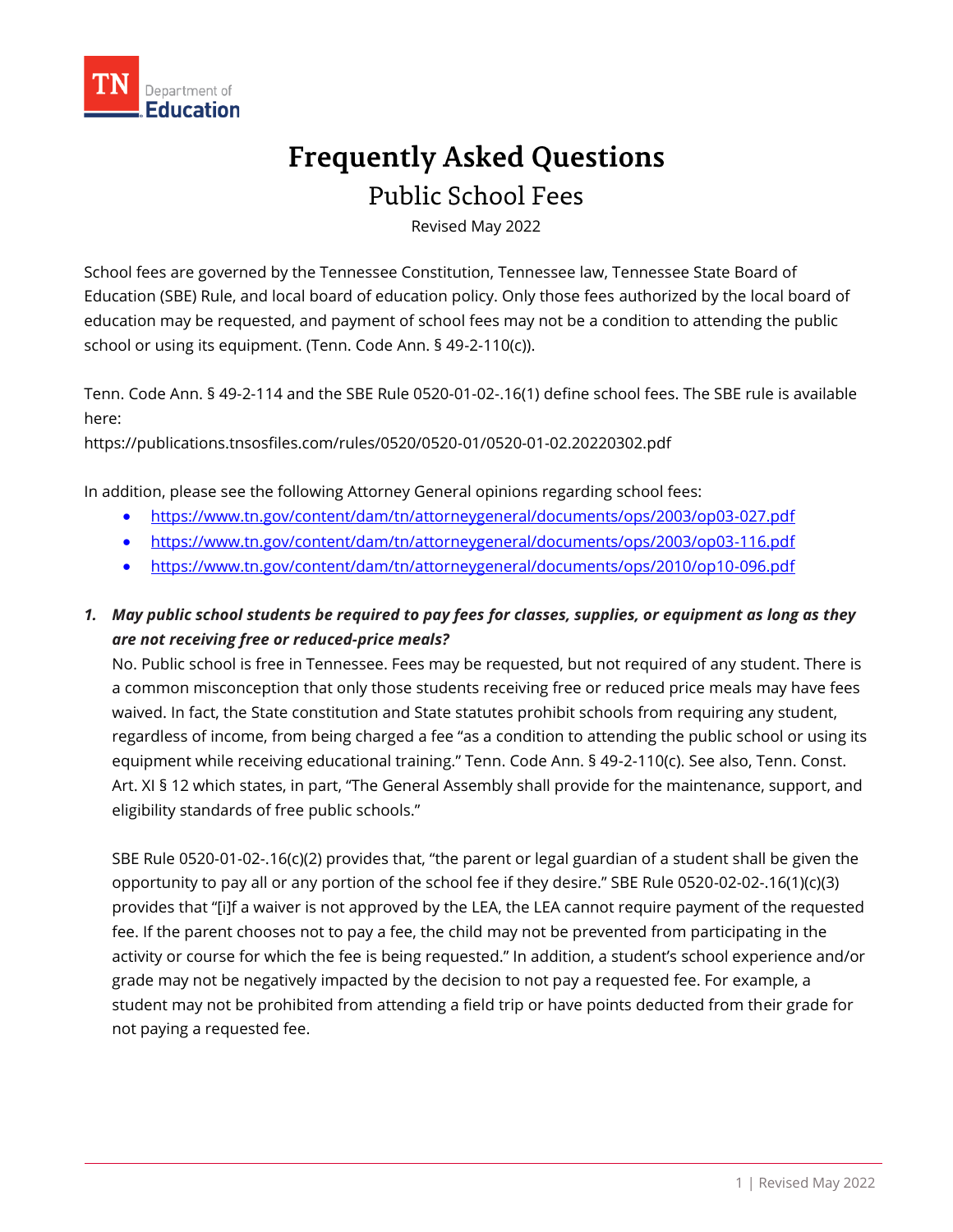# *2. May a teacher alter a student's grade based on the student's decision to pay a fee or participate in a school fundraising drive?*

No, a student's school experience and/or grade may not be impacted by the decision to pay a requested fee or participate in a school fundraising drive. For example, a student may not be prohibited from attending a field trip or have points deducted from their grade for not paying a requested fee.

## *3. Must schools notify all parents that the requested school fees are not required?*

Yes. SBE Rule 0520-01-02-.16(c)(1) notes: "At the beginning of the school year, at the time of enrollment, and/or at the time of requesting school fees, all students and their parents or legal guardians shall be given clear and prominent written notice of authorized fees that may be requested and notice of the fee waiver process." Tenn. Code Ann. § 49- 2-114(a) says that "LEAs shall establish, pursuant to rules promulgated by the state board of education, a process by which to waive all school fees for students who receive free or reduced-price lunches." This does not mean that those students who are not on reduced priced meals must pay fees, it just means that the local education agency (LEA) must automatically waive all school fees for students who receive free or reduced priced meals.

## *4. Who determines what fees may be requested?*

Local boards of education must authorize all fees before they may be requested of students. Tenn. Code Ann. § 49-2-110(c).

## *5. May a school hold pizza parties or other special events during regular school hours and limit attendance or participation to those students who participated in or raised a certain amount of money in a fundraiser?*

No, this is a situation where the school is providing an activity "that occur[s] during regular school hours," (Tenn. Code Ann. § 49-2-114(b)(1)), where the key to participation is, essentially, the payment of a fee. However, a school could offer a special lunch to those students during the lunch hour or after school.

## *6. Are fees associated with dual-credit or dual enrollment courses permitted?*

Dual-credit courses are high school courses, taught by high school faculty. Students may be able to get college credit, and they may need to pass a specific exam to get post- secondary credit. Students may not be charged a fee by the school to enroll in such a course or to receive high school credit. The student may be charged a fee to take the exam to receive post- secondary credit. If, for example, the school requires that exam in order to receive the high school credit, the school may request, but not require the fee.

Dual-enrollment courses are post-secondary courses taken by students who have enrolled in the postsecondary institution. The LEA may, by local board policy, award concurrent high school credit. As long as the student has other, non-dual-enrollment means to earn the required credits for high school graduation, the student may be required to pay a fee for dual- enrollment courses.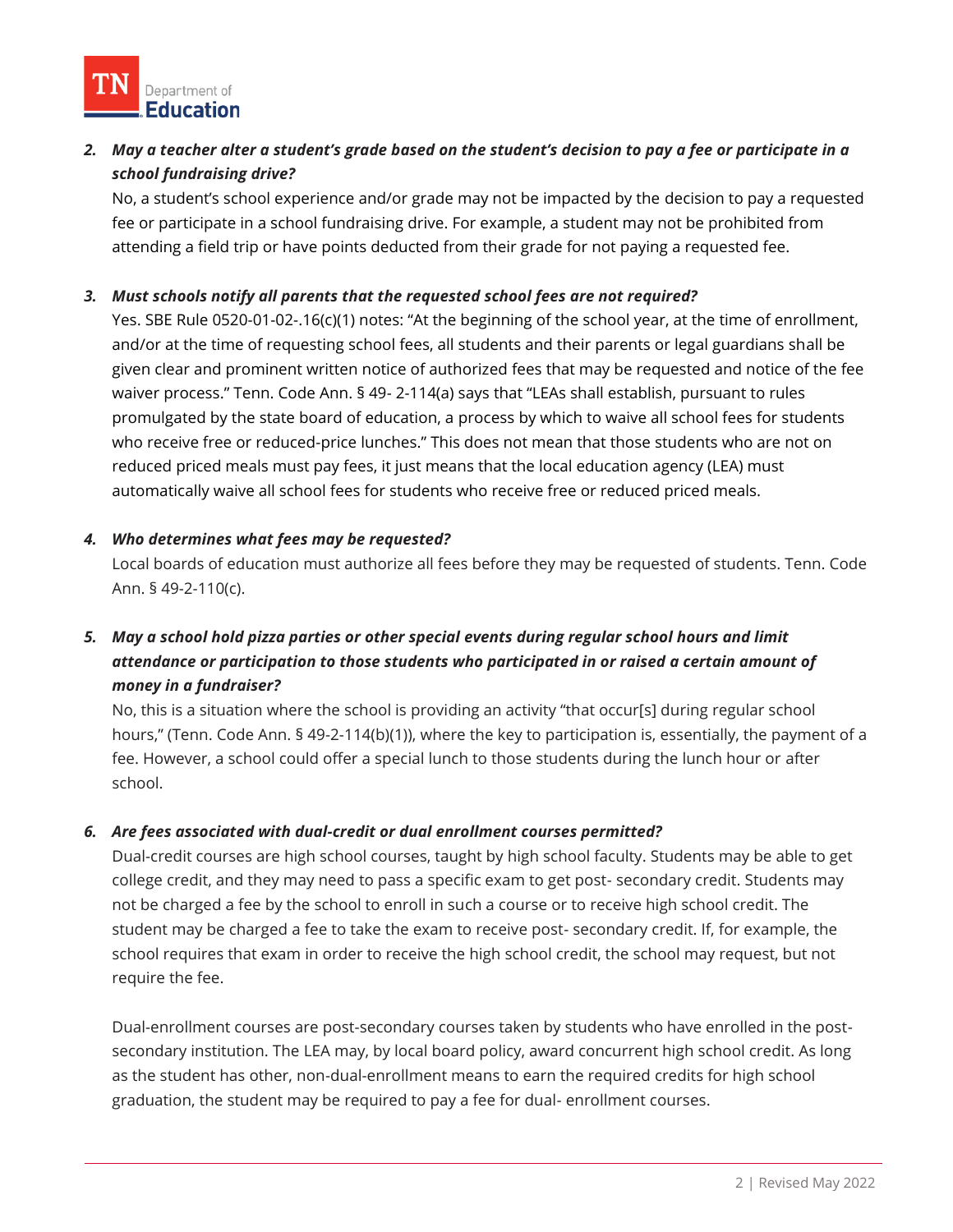

# *7. Are band instruments considered supplies? May a school require a fee to use an instrument if the student is taking band for credit?*

No. Tenn. Code Ann. § 49-2-114 defines school fees as, among other things, "fees for activities and supplies required to participate in all courses offered for credit or grade." Therefore, if a student needs an instrument to participate in band class, then the local school board may approve the request for fees for instrument rental. However, a school may not require that fee of any student.

## *8. May a school charge a fee for marching band?*

Yes, if marching band is different than band as a class. The law prohibits requiring a fee "for activities and supplies required to participate in all courses offered for credit or grade." Tenn. Code Ann. § 49-2- 114(b) (2).

*9. SBE rules allow students to substitute marching band or extracurricular sports for part of the required physical education credit. Does this mean that a student intending to do this must be allowed to participate in band or the sport without paying a fee that other students are paying?*

No. The student can still earn the required physical education credit without participating in the extracurricular activity. Thus, the fees for marching band or the extracurricular sports team are not fees required "as a condition to attending the public school, or using its equipment while receiving educational training." Tenn. Code Ann. § 49-2-110(c).

## *10. Are fees for parking permits considered school fees?*

No. Fees to park are not required "as a condition of attending school or using its equipment while receiving educational training." As long as students can travel to or from school using school-provided transportation, charging for a parking permit would not constitute a fee.

## *11. Are dues for extracurricular clubs (e.g., Chess Club) school fees?*

No. Costs for extracurricular activities are not included in the definition of school fees.

# *12. May a school require members of an extracurricular club (e.g., FFA) to pay fees for travel to and registration fees for competitions, conventions, etc., when those events occur or require travel during regular school hours?*

Yes. The SBE rules note that school fees do not include "costs for extracurricular activities occurring outside the regular school day including sports, optional trips, clubs, or social events." Even though the travel or the competition may occur during regular school hours, the students did not qualify to attend these events by merely paying a fee. Instead, they joined an optional club or team and qualified for the competition. Thus, they may be charged a fee for travel or registration fees to such events.

## *13. May a school charge a fee for a school-sponsored trip to Europe that occurs mostly over spring break, but involves students being absent from two regular school days?*

The school shall not charge a fee for the two days of the trip that occur on regular school days. Unlike